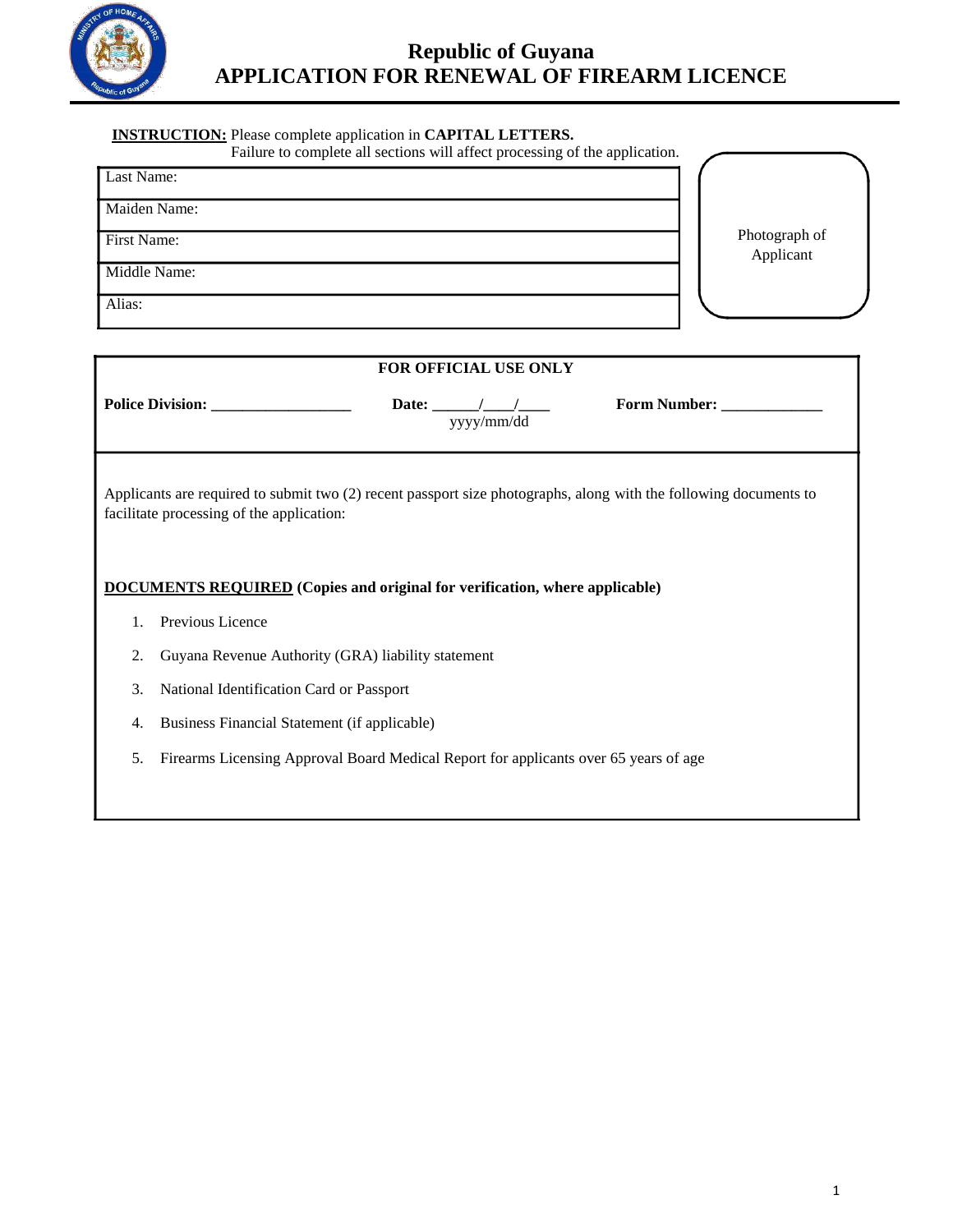## **Process for the Renewal of a Firearm Licence**

The process for the Renewal of a Firearm Licence is as follows:

- 1. All licensed firearm holders are required to renew their firearm licence at the beginning of every calendar year.
- 2. Licensed firearm holders are required to complete the "Application for Renewal of Firearm Licence" and submit along with a Firearm Licence Medical Report, the required documents and their firearm to the respective Divisional Headquarters.
- 3. A police officer will verify that the firearm holder and firearm meet the conditions for renewal of licence. He/she will issue the applicant an acknowledgement letter, and prepare a firearm licence renewal report for the Commander"s recommendation.
- 4. The Divisional Commander will make recommendations on the firearm licence renewal report and submit to the Commissioner of Police.
- 5. The Commissioner of Police will append his comments to the Divisional Commander"s report and forward to the Minister of Home Affairs, and Firearms Licensing Approval Board where a "no objection" will be granted or withheld.
- 6. The Commissioner of Police will be notified on the outcome of the application for firearm licence renewal.
- 7. The Commissioner of Police, through the Divisional Commander, will notify the applicant on the outcome of the application.
- 8. All applicants who are successful in renewing their firearm licences will be required to pay the annual licensing fee at their respective Divisional Firearm Registry, following which they will receive the new licence.
- 9. Unsuccessful applicants will be required to lodge their firearms at the nearest police station.